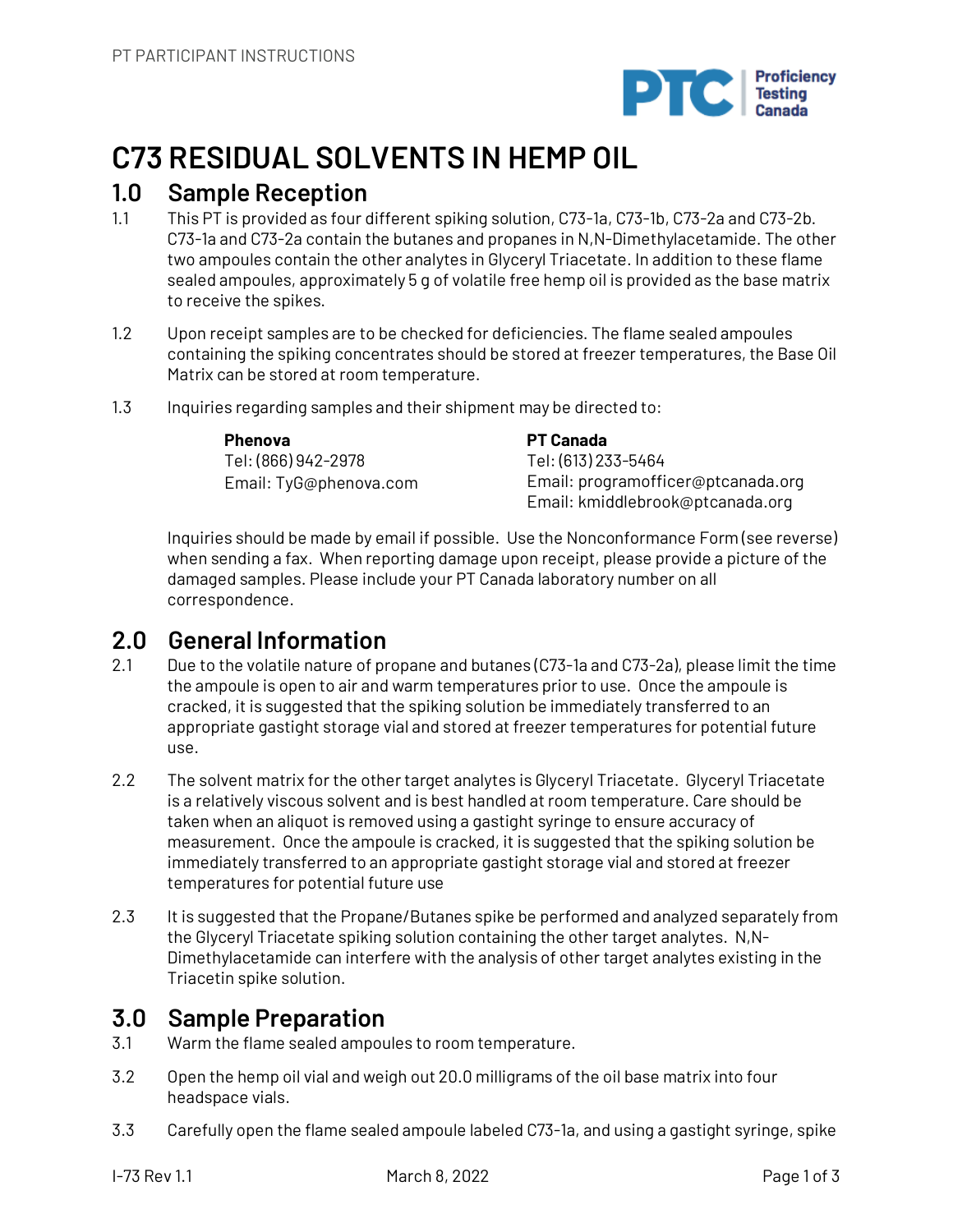exactly 5uL of the spiking solution onto the 20.0 milligram oil matrix in one of the headspace vials and immediately cap/seal the vial. Repeat this process for C73-1b, C73-2a and C73-2b, using a different hemp oil containing headspace vial for each.

3.4 The samples are now ready to analyze as per your normal procedures. It is suggested the sample be immediately included in an analytical run after spiking.

## **4.0 Sample Analysis**

- 4.1 Potential concentrations of the reportable analytes, if the analyte is included, are estimated between 500 and 7000 µg/g.
- 4.2 Proceed with testing using your routine analytical method.

## **5.0 Reporting Results**

- 5.1 Results must be reported by midnight of the study deadline (see the General Proficiency Testing Information sheet included with the shipment for details).
- 5.2 For this PT assume 0% moisture, no dry weight adjustment is necessary when reporting results.
- 5.3 Results are to be reported as µg/g.
- 5.4 If the analyte is non-detect, please report it as <### (e.g., <100).

## **5.0 Safety**

5.1 The PT samples are designed for use by laboratory professionals familiar with cannabis samples and potentially hazardous materials.